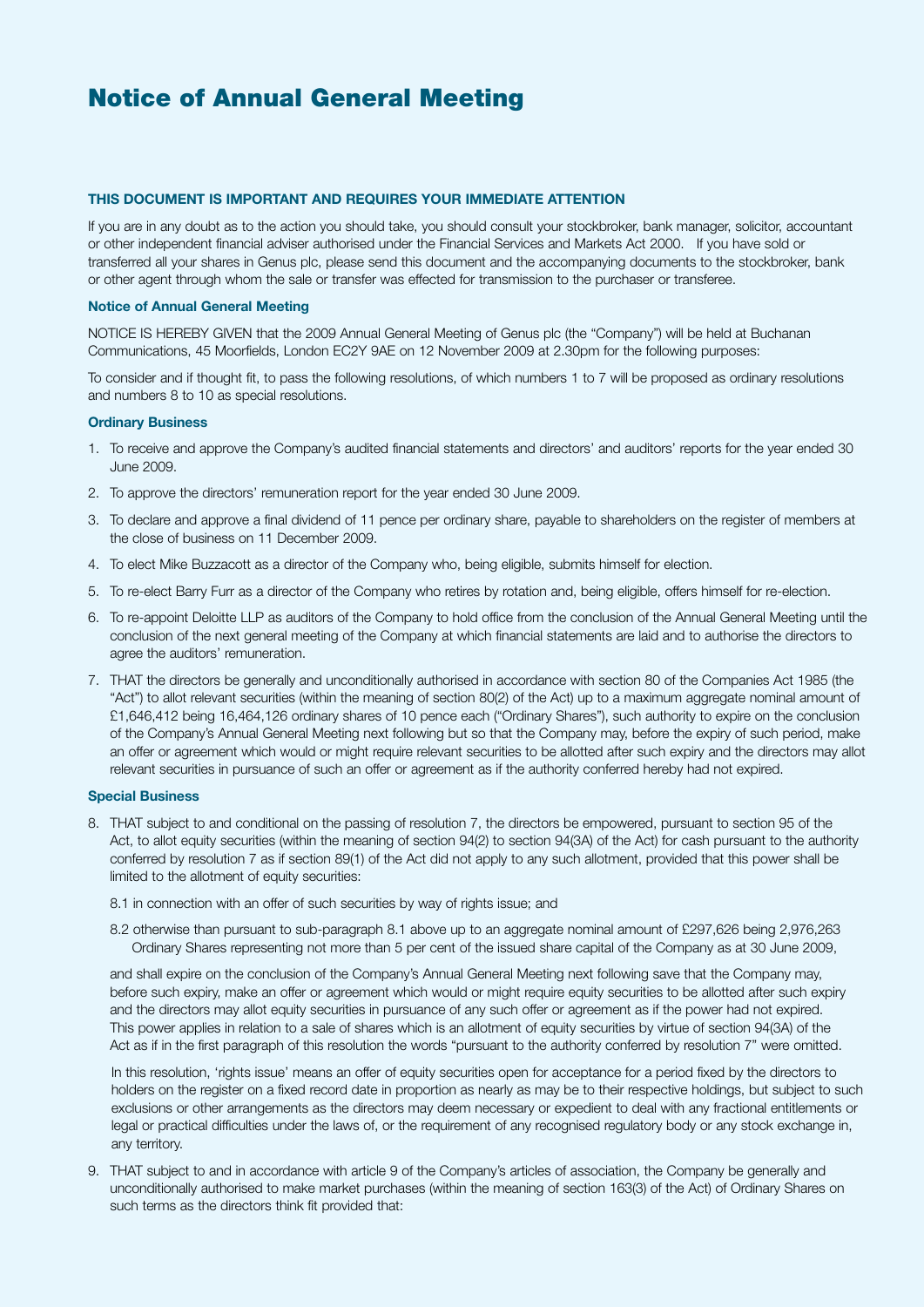- 9.1 the maximum number of Ordinary Shares hereby authorised to be purchased is 5,952,527 (representing 10% of the Company's issued ordinary share capital as at 30 June 2009);
- 9.2 the minimum price, exclusive of any expenses, which may be paid for an Ordinary Share is 10 pence;
- 9.3 the maximum price, exclusive of any expenses, which may be paid for an Ordinary Share is an amount equal to the higher of:
	- (a) 105% of the average of the middle market quotations for an Ordinary Share, as derived from the London Stock Exchange Daily Official List, for the five business days immediately before the day on which such share is contracted to be purchased; and
	- (b) the amount stipulated by Article 5(1) of the Buy-back and Stabilisation Regulation 2003; and
- 9.4 the authority conferred by this resolution shall expire on the conclusion of the Company's Annual General Meeting next following or 18 months after the date of its passing (whichever occurs first), except that the Company may, before such expiry, enter into a contract for the purchase of Ordinary Shares which will or may be completed by or executed wholly or partly after the expiration of this authority.
- 10. THAT a general meeting, other than an Annual General Meeting, may be called on not less than 14 clear days' notice and that such authority shall expire on the conclusion of the Company's Annual General Meeting next following.

Registered office: By order of the Board Changes and Changes and Changes and Changes and Changes and Changes and Changes and Changes and Changes and Changes and Changes and Changes and Changes and Changes and Changes and C Belvedere House Basing View Basingstoke RG21 4HG Registered in England and Wales with number 02972325

mr ally

**9 October 2009 Ian Farrelly**

Group Company Secretary & General Counsel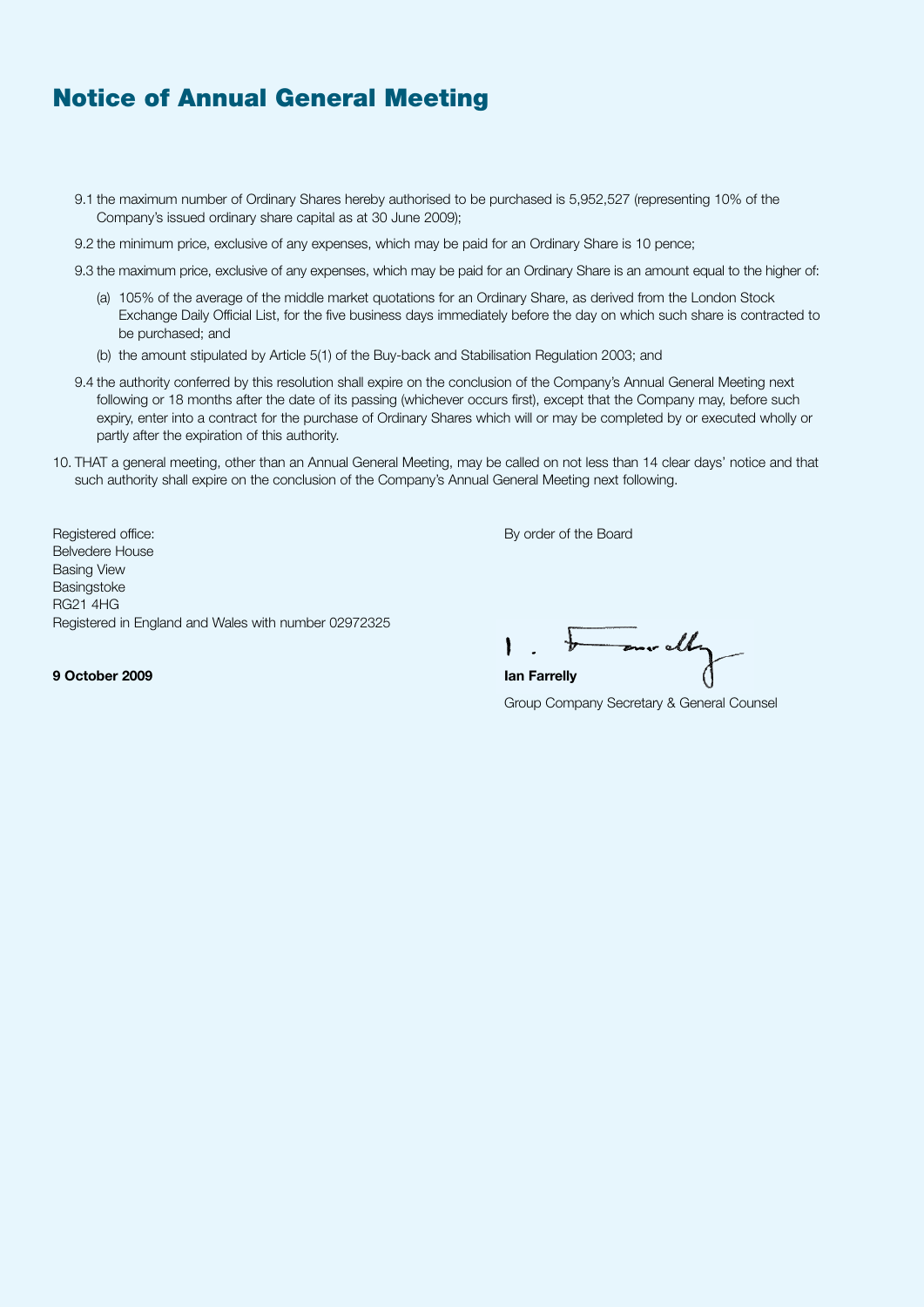## **NOTES:**

This notice is being sent to all members and to any person nominated by a member of the Company under section 146 of the Companies Act 2006 (the "2006 Act") to enjoy information rights. Information regarding the Annual General Meeting, including the information required by section 311A of the Companies Act 2006, is available from www.genusplc.com.

Members will find an attendance card and a form of proxy enclosed with this notice. If you are attending the Annual General Meeting, you should bring the attendance card with you. Only holders of Ordinary Shares, or their duly appointed representatives, are entitled to attend, vote and speak at the Annual General Meeting. Any member so entitled may appoint one or more proxies to attend, speak and to vote instead of him. A proxy need not be a member of the Company but must attend the Annual General Meeting to represent you. Details of how to appoint one or more proxies are set out in the notes to the proxy form. A member may appoint more that one proxy provided each proxy is appointed to exercise rights attached to different shares. You may not appoint more than one proxy to exercise rights attached to any one share. A vote withheld is not a vote in law, which means that the vote will not be counted in the calculation of votes for or against the resolution. If no voting indication is given, your proxy will vote or abstain from voting at his or her discretion. Your proxy will vote (or abstain from voting) as he or she thinks fit in relation to any other matter which is put before the Annual General Meeting.

To be valid, a duly executed form of proxy for use at the Annual General Meeting together, if appropriate, with the power of attorney or other authority (if any) under which it is signed or a duly certified copy of such power or authority must be deposited at the offices of Equiniti Registrars, SEA10845, Equiniti Limited, Aspect House, Spencer Road, Lancing, West Sussex BN99 6ZJ at least 48 hours before the time appointed for holding the Annual General Meeting or any adjournment thereof. Alternatively, proxies may be appointed by having an appropriate CREST message transmitted, if you are a user of the CREST system (further details are below). In the case of a member which is a company, the proxy form must be executed under its common seal or signed on its behalf by an officer of the company or an attorney for the company.

Completion and return of a form of proxy will not preclude shareholders from attending the Annual General Meeting and voting in person if they wish to do so.

The right to appoint a proxy does not apply to persons whose shares are held on their behalf by another person and who have been nominated to receive communications from the Company in accordance with section 146 of the 2006 Act ("nominated persons"). Nominated persons may have a right under an agreement with the registered member who hold shares on their behalf to be appointed (or to have someone else appointed) as a proxy. Alternatively, if nominated persons do not have such a right, or do not wish to exercise it, they may have a right under such an agreement to give instructions to the person holding the shares as to the exercise of voting rights.

Pursuant to Regulation 41 of the Uncertificated Securities Regulations 2001, the time by which a person must be entered on the register of members of the Company in order to have the right to attend and vote at the Annual General Meeting is 6.00pm on 10 November 2009 (or if the Annual General Meeting is adjourned, members on the register of members not later than 6.00pm on the day that is two days prior to the reconvened Annual General Meeting). Changes to entries on the register of members after the relevant time will be disregarded in determining the rights of any person to attend or vote at the Annual General Meeting.

Copies of contracts of service and letters of appointment between the directors and the Company will be available for inspection at the Registered Office of the Company during normal business hours until the conclusion of the Annual General Meeting, and at the place of the Annual General Meeting for at least 15 minutes prior to the Annual General Meeting until its conclusion.

CREST members who wish to appoint a proxy or proxies through the CREST electronic proxy appointment service may do so for this Annual General Meeting to be held on 12 November 2009 at 2.30pm and any adjournment(s) thereof by using the procedures described in the CREST Manual found on the Euroclear website www.euroclear.com/CREST. CREST Personal Members or other CREST sponsored members, and those CREST members who have appointed a voting service provider(s), should refer to their CREST sponsor or voting service provider(s), who will be able to take the appropriate action on their behalf. In order for a proxy appointment or instruction made using the CREST service to be valid, the appropriate CREST message (a "CREST Proxy Instruction") must be properly authenticated in accordance with Euroclear UK and Ireland Limited's specifications and must contain the information required for such instructions, as described in the CREST Manual. The message, regardless of whether it constitutes the appointment of a proxy or to an amendment to the instruction given to a previously appointed proxy must, in order to be valid, be transmitted so as to be received by the issuer's agent (ID RA19) by the latest time(s) for receipt of proxy appointments specified in the notice of Annual General Meeting. For this purpose, the time of receipt will be taken to be the time (as determined by the timestamp applied to the message by the CREST Applications Host) from which the issuer's agent is able to retrieve the message by enquiry to CREST in the manner prescribed by CREST. After this time any change of instructions to proxies appointed through CREST should be communicated to the appointee through other means.

CREST members and, where applicable, their CREST sponsors or voting service providers should note that Euroclear UK and Ireland Limited does not make available special procedures in CREST for any particular messages. Normal system timings and limitations will therefore apply in relation to the input of CREST Proxy Instructions. It is the responsibility of the CREST member concerned to take (or, if the CREST member is a CREST personal member or sponsored member or has appointed a voting